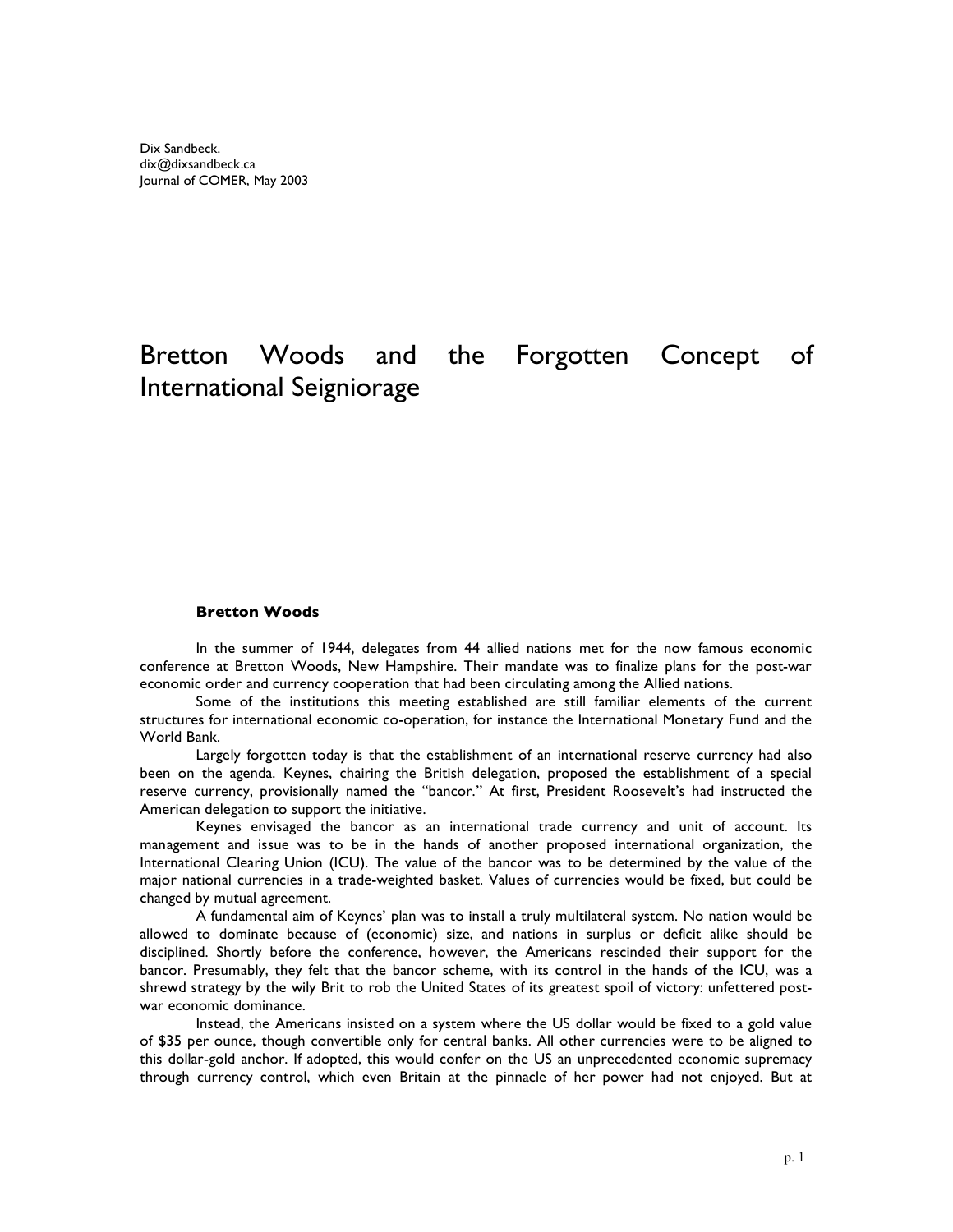Bretton Woods, Britain as well as the other exhausted European allied nations were eager to assure a continued flow of dollars to finance the endgame of the war and the impending reconstruction. Consequently, no government, including the instructions Keynes received from London, showed anyone in the mood to seriously challenge the American volte-face.

Generally, the dollar-gold link is viewed as the key feature of the Bretton Woods system. Its regime of fixed exchange rates served a clear purpose in the immediate post-war period when stability was at a premium and the essential ingredient needed to foster the post-war economic boom, that surprisingly quickly restored most of the market-based economies to life. However, after economic activity and trade had rebounded, the tendency of fixed exchange rates to magnify misalignments took over by he mid-1960s. Adding to that, the American economy came under inflationary pressures during the Vietnam War years, causing the system to falter.

Consequently, in 1971, President Nixon "closed the gold window", that is, he unilaterally cancelled the right for all other central banks to convert dollar holdings into gold at the artificial Bretton Woods exchange rate, which in the meantime had become much lower than the market price for gold. Many have considered this for the demise of the Bretton Woods system. However, the dollar-gold link had always been an optical illusion serving the main purpose of elevating the dollar to the premium global reserve currency. The main significance of Nixon's decree in 1971 was simply to destroy that illusion. It would quickly be seen that there was other factors developing in the international economy that would keep the dollar's position as the international reserve currency fully intact.

#### **International seigniorage**

Seigniorage is a concept originating in medieval times. Monarchs used their monopoly to coin precious metals as a major source of revenue. Periodically, an issue of gold or silver coins would be recalled and recoined with the same face value, but in fact with a lesser precious-metal content. The difference in value between the face value and the value of the actual gold or silver content was the 'seigniorage' gain, an amount of precious metal that the ruler could claim as his own. Of course, this trick can cause inflation, but as long as the expansion of the money supply the seignoirage creates is close to the rate of the country's economic growth it is not likely to be a problem; and, in fact, a debasement of the currency would be desirable in case a prospering country had difficulties in acquiring enough precious metals for coinage. In such a case, the ruler gets the free lunch that everybody says cannot be had.

When modern states expand their monetary base, they do so by sending more money into circulation, which either pays for some of their expenditures or allow banks to expand credit. Since money today is largely credit created by electronic postings, the seigniorage gain by having the power to issue money is as a practical matter equal to the face value of the issue expansion, as only small administrative and handling cost are to be subtracted.

Normally, trade deficits caused by real economy imbalances will initially cause an accumulation of a country's currency to occur among its trading partners. If a country's currency has no function as international reserves, excess accumulations of a currency will have no intrinsic use, and foreigners will consequently want to convert their excess accumulations into interest bearing instruments, in other words, there can accrue considerable costs from having a negative trade balance.

In contrast to this, countries, whose money functions as international reserve currencies can benefit from seigniorage on an international scale. They can, as a nation, pay for some of their imports or foreign assets purchases with the seigniorage gain accruing from the expansion of international reserves held in their currency; the part that other countries keep as expansion of their reserve holdings and therefore not will want to repatriate in the form as claims on the issuing country's economic assets.

In a parallel to ordinary seigniorage, if the international seigniorage gain is close to the growth in international trade, it can be considered as a standard assumption that the currency will not to be weakened by inflation (which in this case means its currency are not weakening against the basket of other main currencies, or, in other words, it is preserving its full international purchasing power).

Ultimately, a main consequence of Bretton Woods was that it set up an international currency system that allowed the US to reap international seigniorage in exchange for providing the world with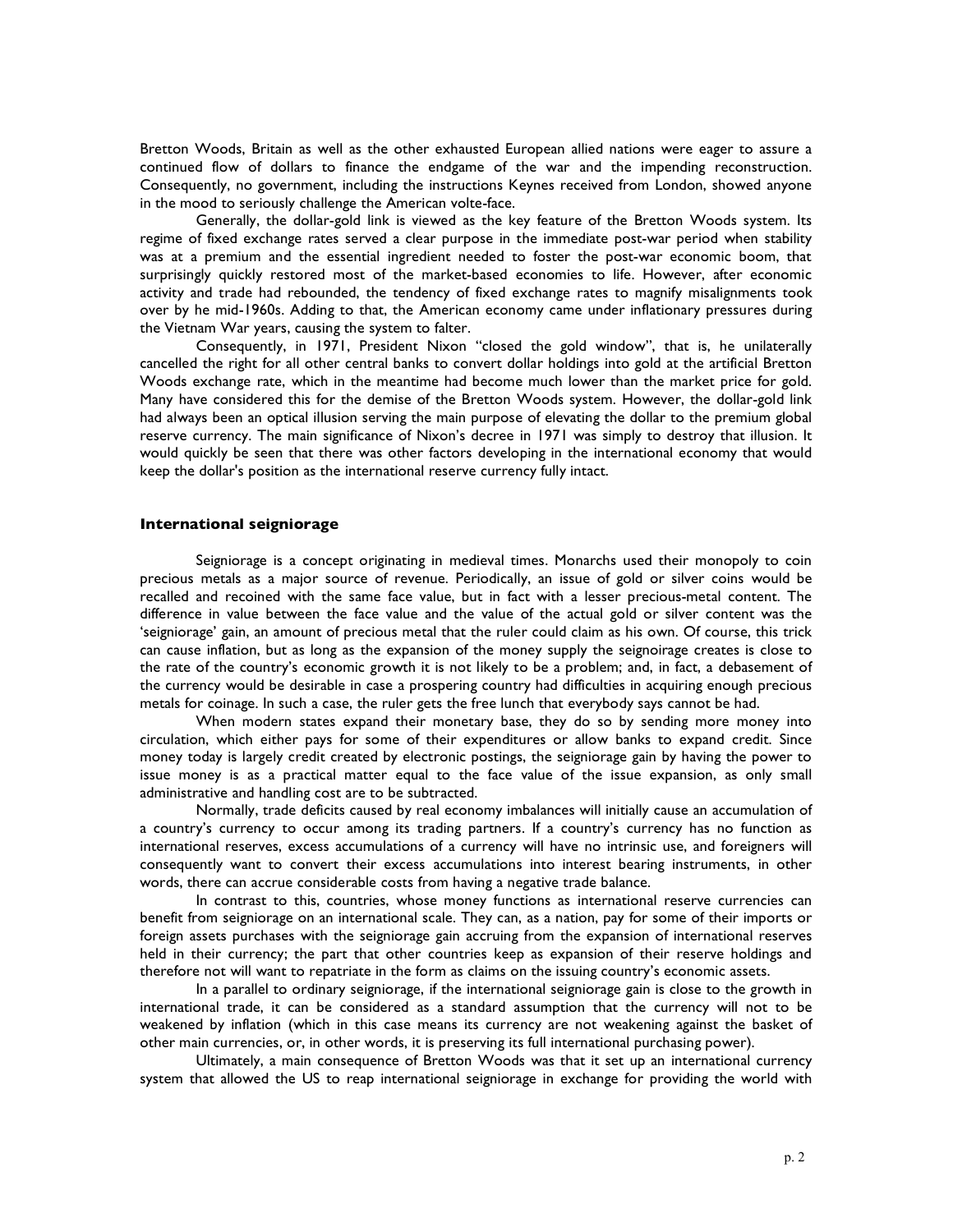much needed trading reserves. As a result, the US has been able to shove many of its internal economic problems onto other nations. This key outcome of Bretton Woods continues to be an integral part of the global economic order.

# **Oil priced in dollars a new anchor**

By the late seventies, the oil crises had dramatically changed the terms of trade between the oil exporting nations and the rest of the world. Through forging a close political partnership with Saudi-Arabia, the leading oil exporter, the US ensured that oil would continue to be priced in dollars.

The oil exporting countries' collective surplus of petro-dollars was recycled back into the international financial system as liquidity, which was increasingly held in offshore accounts as eurodollars. Although many of the developed nations experienced rising trade deficits, they had few problems in financing them by drawing on these new pools of liquidity. The real losers were the non-energy exporting developing nations that ran into exploding debt burdens.

Currently, international organizations with a role in providing development assistance to the Third World are almost entirely dependent upon contributions or paid-in quotas from richer nations. The bancor plan would have left the gain from international seigniorage in the hands of the planned trio of international organizations, the ICU, the IMF, and the World Bank. In this scheme, the seigniorage gain would have been partially or fully accessible for development assistance. By axing the bancor and the ICU, Bretton Woods became an entirely different plan. Only Keynes, the old master, but at the time weak and with a failing health (he would die within two years, and some would blame his return to top economic leadership as a contributing factor) understood that the long-time outcome instead would be—as we indeed see it now—the seigniorage gain accruing from international reserves expansion used in support of the world richest nation and its over-consumption. But in 1944, with Europe still burning, no one else cared.

### **The American Slide**

By the late nineties, US dollars holdings were estimated to account for approximately 65% of all international held reserves. The US was still the world's leading single economy. Furthermore, everybody—from tax evading wealthy people, oil sheiks, drug cartels, and the world's black marketers continued to prefer to operate in greenbacks, and store their wealth in dollar bank accounts or dollar denominated financial instruments. Consequently, the US seigniorage gain has been much larger than the standard assumption. The resultant dollar strength has allowed the US to sustain imbalances in the form of budget and trade deficits that no other nations would be capable of. While the Clinton administration successfully turned the budget deficit around, the cost was a trade deficit that escalated uncontrollably.

The US economy has reaped the benefits from the international economic system's inability to discipline its consumption excesses effectively. Because of this, the economic policymakers in American administrations have become accustomed to pandering to the short term economic interests of their key constituencies. Not surprisingly, these policies have resulted in such abysmal deficit levels, that had a developing nation applied for IMF support with such numbers, they would have been promptly rejected or at least placed under a harsh array of conditions.

However, there is evidence that the days of smooth sailing are drawing to an end. First of all, the US, that for a long time was able to keep her currency relatively strong, has in recent years seen this picture reverse and its value slide precipitously.

The second problem arises from the fact that dollars need to be invested in dollar denominated assets in order to earn a return. Consequently, when the world experiences a rising dollar overhang, it creates inflationary tendencies in the pricing of dollar assets. This was no doubt a major factor behind the stock market bubble of the '90s. The resultant correction should have made international dollar holders wary of repeating the cycle. Nevertheless, the emerging evidence points to the fact that the recent